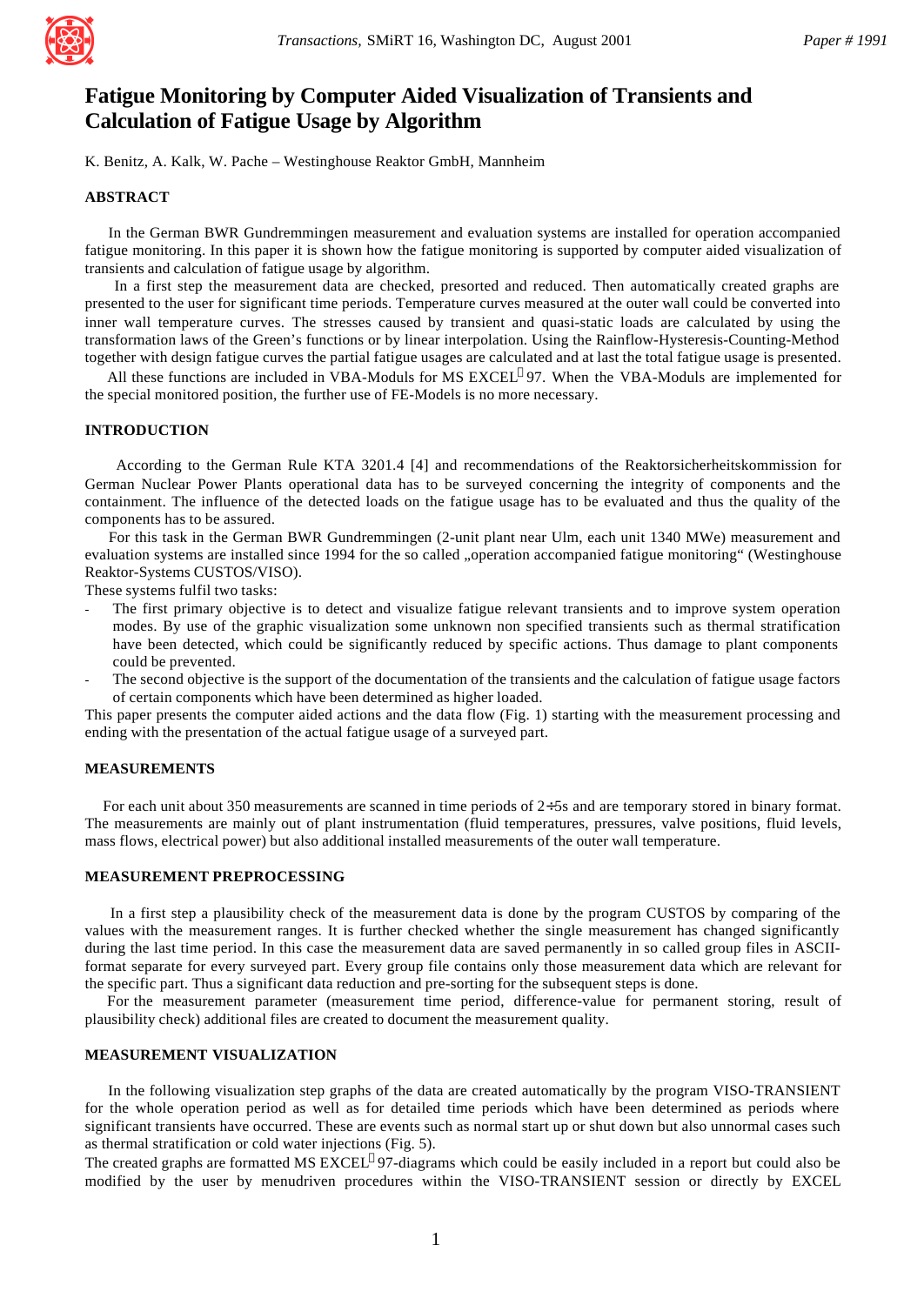commands. VISO-TRANSIENT is used for "older" data (operation periods since installation in 1994 until the actual period with a delay of less than 12 hours). The equivalent program VISO-ONLINE is used to create graphs for the actual data (delay 1 min.) for the surveillance during tests.

 After the visualization those transients are selected for the further processing, which could be fatigue relevant. This decision is done mainly by regarding temperature amplitude, temperatur gradient, pressure amplitude and frequency.

## **CALCULATION OF INNER WALL TEMPERATURE**

 For a stress analysis for thermal loading the temperature distribution at the fluid faced surface is necessary, which is normally the inner surface of a part. For some cases only the outer wall temperature is available. For these measurement data, the program VISO-TINTRA is used to solve the so called inverse heat conduction problem. The measurement data are smoothed in a first step and transformed by an interpolation polynom in a data curve with equidistant time steps. Afterwards the differential equation of heat conduction is solved numerically. The result is the temperature distribution across the wall, the inner wall temperature and additionally the fluid temperature if a heat transfer coefficient is specified (Fig. 6).

## **CALCULATION OF FATIGUE USAGE**

In the last step the fatigue usage is evaluated by the program VISO-FATIGUE.

 The first substep is the calculation of the stresses at the positions being known to have the highest fatigue usage. A "normal" fatigue calculation with a FEM-model for the design loads and design frequencies must exist as a precondition showing these positions. With this FEM-model stress curves for the surveyed positions are calculated for additional unit loads. These unit loads include quasi-static loads like pressure or external loads as well as transient temperature loads. In the last case the stress curve for a step temperature change of  $\Delta T = 1$  K on characteristic regions of the surface of the part is calculated (Fig. 3). This stress curve  $\sigma_{Green}(t)$  is called "Green's function", and has to be evaluated for different kinds of temperature changes such as homogeneous change at the total inner surface by plug flow but also for thermal stratifications. For the nozzle in Fig. 3 nine Green's functions are necessary (Fig. 4).

 All these unit loads are calculated only once for each surveyed position and are stored in a VISO-FATIGUE-Modul specific for this position (Green's Function program in Fig. 2).

In the next substep the stress curves caused by the real measured transients are calculated.

 The stresses caused by the quasi-static loads are calculated by linear interpolation of the results of the corresponding unit loads:

$$
s_p(t) = s_{p, Ref} \frac{p(t)}{p_{Ref}}
$$
 (1)

$$
S_{\text{External Loads}}(t) = S_{\text{External Loads,Ref}} \frac{T_{\text{External}}(t) - T_{\text{Ref}}}{\Delta T_{\text{Ref}}}
$$
(2)

where  $\sigma_{p, Ref}$  and  $\sigma_{Exremal Load, Ref}$  are the stresses caused by the reference loads  $p_{Ref}$ ,  $T_{Ref}$  and  $\Delta T_{Ref}$ . T<sub>External</sub>(t) and p(t) are the measured values for the pressure and the temperature at the time t. For the nozzle in Fig. 3 for example  $T_{\text{External}}$  could be the wall temperature of the pipe connected to the nozzle, which causes external loads.

The stresses  $\sigma_{\Gamma}$  caused by the transient local temperature loads are calculated by the use of the transformation laws of the Green's functions [1]:

$$
s_{T}(t) = \int_{0}^{t} s_{Green}(t-t) \frac{\partial}{\partial t} T(t) dt
$$
 (3)

where  $\sigma_{Green}$  is the stress caused by the step temperature load (Green's function) defined above and  $T(t)$  is the inner wall temperature at the time t, which has been calculated by VISO-TINTRA. The kind of Green's function to be used to solve the integral is chosen by the user for each transient. For cases with simultaneous transients in different regions of the part the integral must be solved also for different Green's functions. The total result is got by superposition afterwards.

 Example cold water injection in Fig. 5: Simultaneously decreasing temperature in the upper and lower part but with a linear thermal stratification; than the influence of the upper temperature curve 1 at the top is calculated with Green's function No. 2, the influence of the temperature curve 7 at the bottom with Green's functions No. 3.

 For parts with an inhomogeneous material distribution or cases with local inhomogeneous temperature distribution there is an additional stress at the begin of the transient, which is not covered by the equations above. The nozzle in Fig. 3 for example could be cladded with a different material and the temperature could be different from those of the wall of the vessel.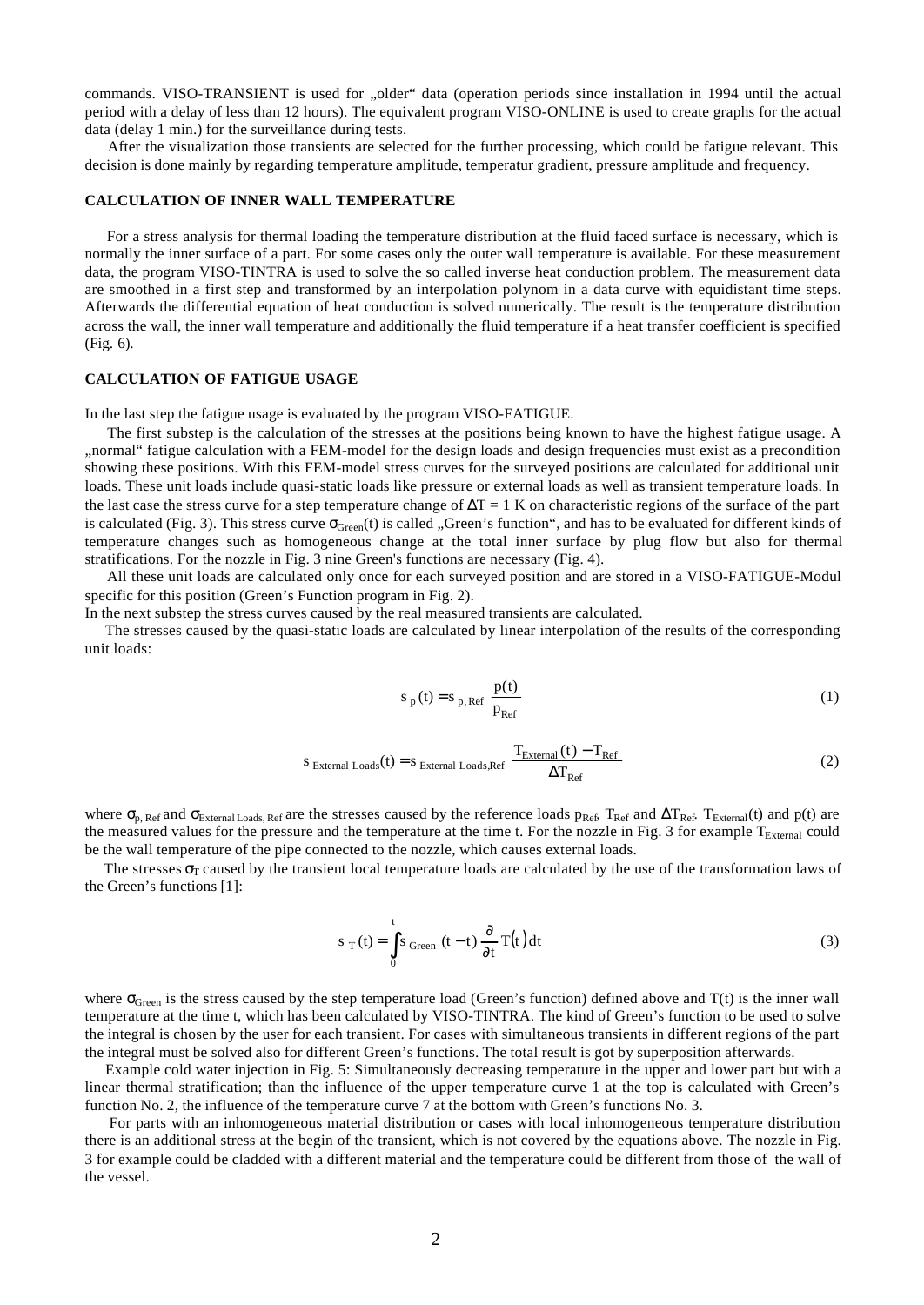These "start-stresses" are also calculated by linear interpolation of the results of corresponding unit loads:

$$
s_{\text{Inhomogen Mat}} = s_{\text{Inhomogen Mat,Ref}} \frac{T(t=0) - T_{\text{Ref}}}{\Delta T_{\text{Ref}}} \tag{4}
$$

$$
S_{\text{Inhomogen Temp}} = S_{\text{Inhomogen Temp, Ref}} \frac{T(t=0) - T_{\text{Ref}}}{\Delta T_{\text{Ref}}} \tag{5}
$$

where  $\sigma_{Inhomogen Mat, Ref}$  and  $\sigma_{Inhomogen Temp, Ref}$  are the stresses caused by the reference loads  $T_{Ref}$  and  $\Delta T_{Ref}$  and  $T(t=0)$  is the measured value for the temperature at the time at the begin of the transient.

At last the total stress curve  $\sigma_{\text{Total}}$  is got by superposition of all single stresses:

$$
S_{\text{Total}}(t) = S_{\text{T}}(t) + S_{\text{p}}(t) + S_{\text{External Loads}}(t) + S_{\text{ Inhomogen Mat}} + S_{\text{ Inhomogen Temp}}
$$
(6)

 In the following substep the stress curve is simplified by reducing to the points of the relative peak values and these values are assigned to classes spanning a certain value region. Thus from all stress curves a chronological sorted load sequence curve is created (Load Sequence program in Fig. 2).

 In the last substep a fatigue analysis is done. The Rainflow-Hysteresis-Counting-Method (HCM, [2]) is a counting method for fatigue strength evaluation based on material behaviour (Masing- and Memory-Behaviour). This algorithm is used to determine and to count the closed and unresolved load cycles in the stress-strain curve. The stress range  $S_i$  is given by the difference between the value range of the load cycle. According to the fatigue curves in the KTA 3201.2 [3] the partial fatigue usage  $d_i$  is calculated for every load cycle. With the frequencies  $n_i$  counted after summation the total fatigue usage  $d_{total}$  of the surveyed part is calculated (HCM program in Fig. 2).

The main results are presented on a formatted MS EXCEL<sup>®</sup>97-work sheet, which could be easily included in a report.

### **HARDWARE AND SOFTWARE**

All programs are running on a standard PC under WINDOWS/NT.

 The program CUSTOS is an executable file, which needs no further additional software after the installation. In the NPP Gundremmingen this program is running permanently. The results are stored in a Local Area Network with readpermission for the user.

The different moduls of the program VISO need the installation of MS EXCEL<sup>®</sup>97. All moduls are menudriven and therefore could be used without significant learning.

#### **REFERENCES**

1. S. S. Tang, A. Y. Kuo and P. C. Riccardella, "An Online fatigue system for power plants; Part I – Direct calculation of transient peak stress through transfer matrices and Green's functions", Design and Analysis Methods for Plant Life Assessment, American Society of Mechanical Engineers, PVP-Vol. 112 (1986)

2. U. H. Clormann, T. Seeger, "Rainflow-HCM, Ein Zählverfahren für Betriebsfestigkeitsnachweise auf werkstoffmechanischer Grundlage", Stahlbau 3/1986

3. KTA 3201.2, "Komponenten des Primärkreises von Leichtwasserreaktoren, Teil. 2: Auslegung, Konstruktion und Berechnung", Fassung 06/1996

4. KTA 3201.4, "Komponenten des Primärkreises von Leichtwasserreaktoren, Teil. 4: Wiederkehrende Prüfungen und Betriebsüberwachung", Fassung 06/1999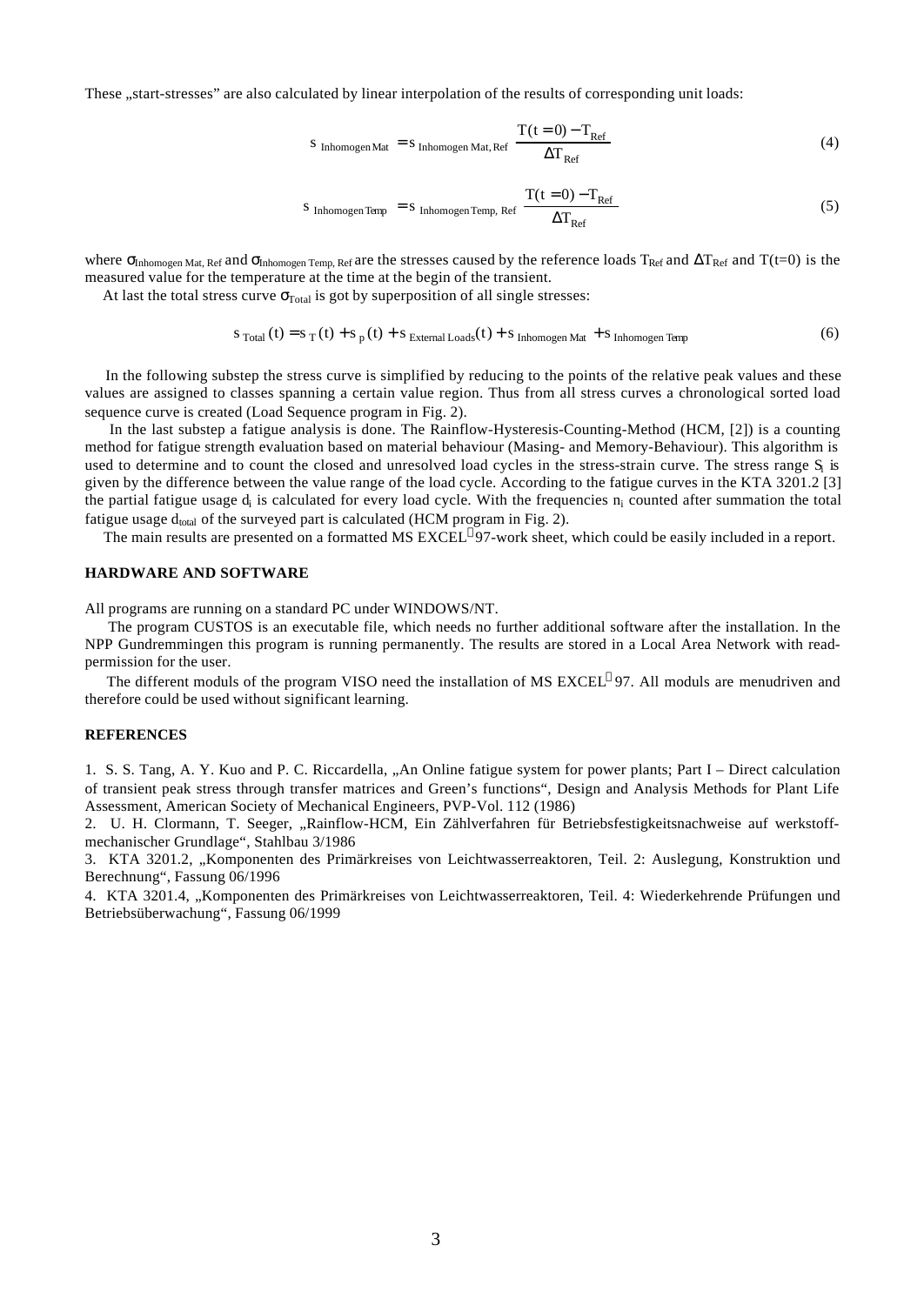

**Fig.1 Computer aided fatigue monitoring with CUSTOS/VISO**



**Fig. 2 Flow chart of VISO-FATIGUE program**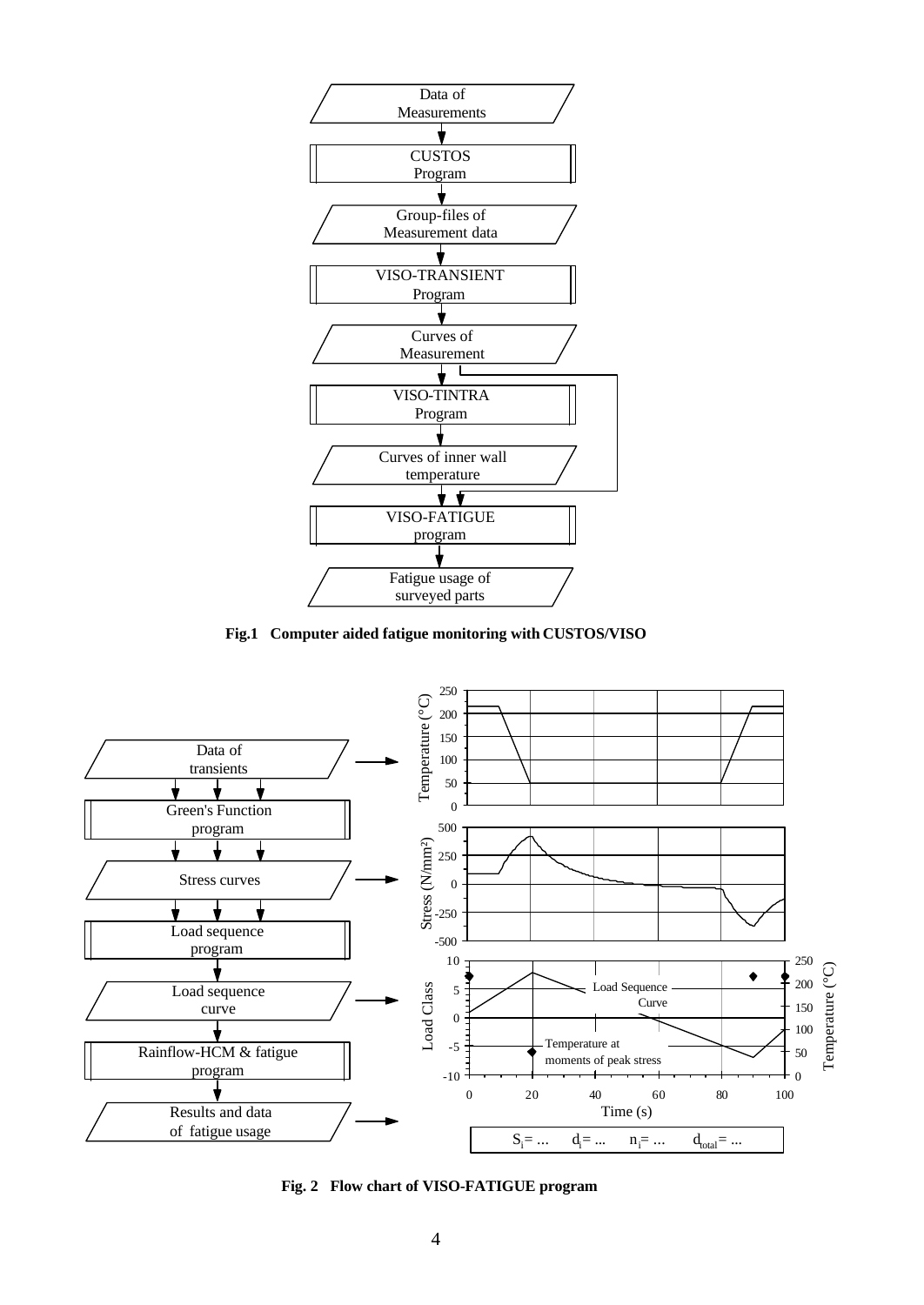

**Fig. 3 Stress curve (Green's Function) caused by unit temperature step**

|                | No. Descrition of the transient                                                                     |
|----------------|-----------------------------------------------------------------------------------------------------|
| 1              | Transient with homogeneous temperature change<br>(plug flow)                                        |
| 2              | Transient with linear thermal stratification,<br>temperature change at the top                      |
| 3              | Transient with linear thermal stratification,<br>temperature change at the bottom                   |
| $\overline{4}$ | Transient with thermal stratification at $0^{\circ}$ (abrupt),<br>temperature change at the top     |
| 5              | Transient with thermal stratification at $0^{\circ}$ (abrupt),<br>temperature change at the bottom  |
| 6              | Transient with thermal stratification at $45^{\circ}$ (abrupt),<br>temperature change at the top    |
| $\overline{7}$ | Transient with thermal stratification at $45^{\circ}$ (abrupt),<br>temperature change at the bottom |
| 8              | Transient with thermal stratification at $-45^{\circ}$ (abrupt),<br>temperature change at the top   |
| 9              | Transient with thermal stratification at -45° (abrupt),<br>temperature change at the bottom         |
|                |                                                                                                     |



**Fig. 4 Required Green's Functions for a horizontal nozzle**